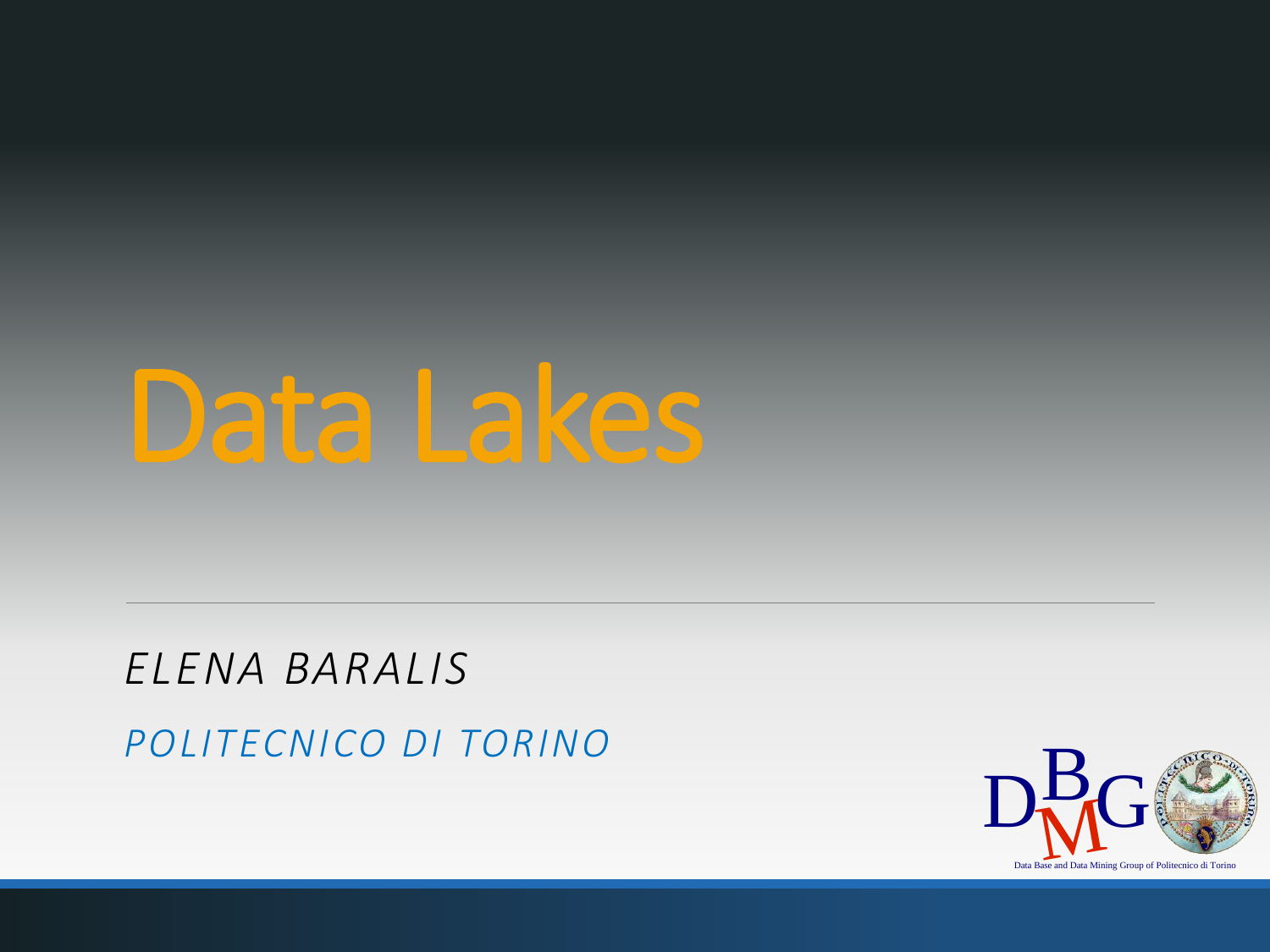#### Data lake

■Data repository for ❑Original data in *raw* format ■Transformed data used for various types of reporting

❑Data formats ❑Structured data (e.g., relational data) ❑Semi-structured data (e.g., CSV, JSON, XML) ❑Unstructured data (e.g., text documents, emails) ❑Binary data (e.g., images, audio files)

❑Query more similar to a google search (+ data wrangling)



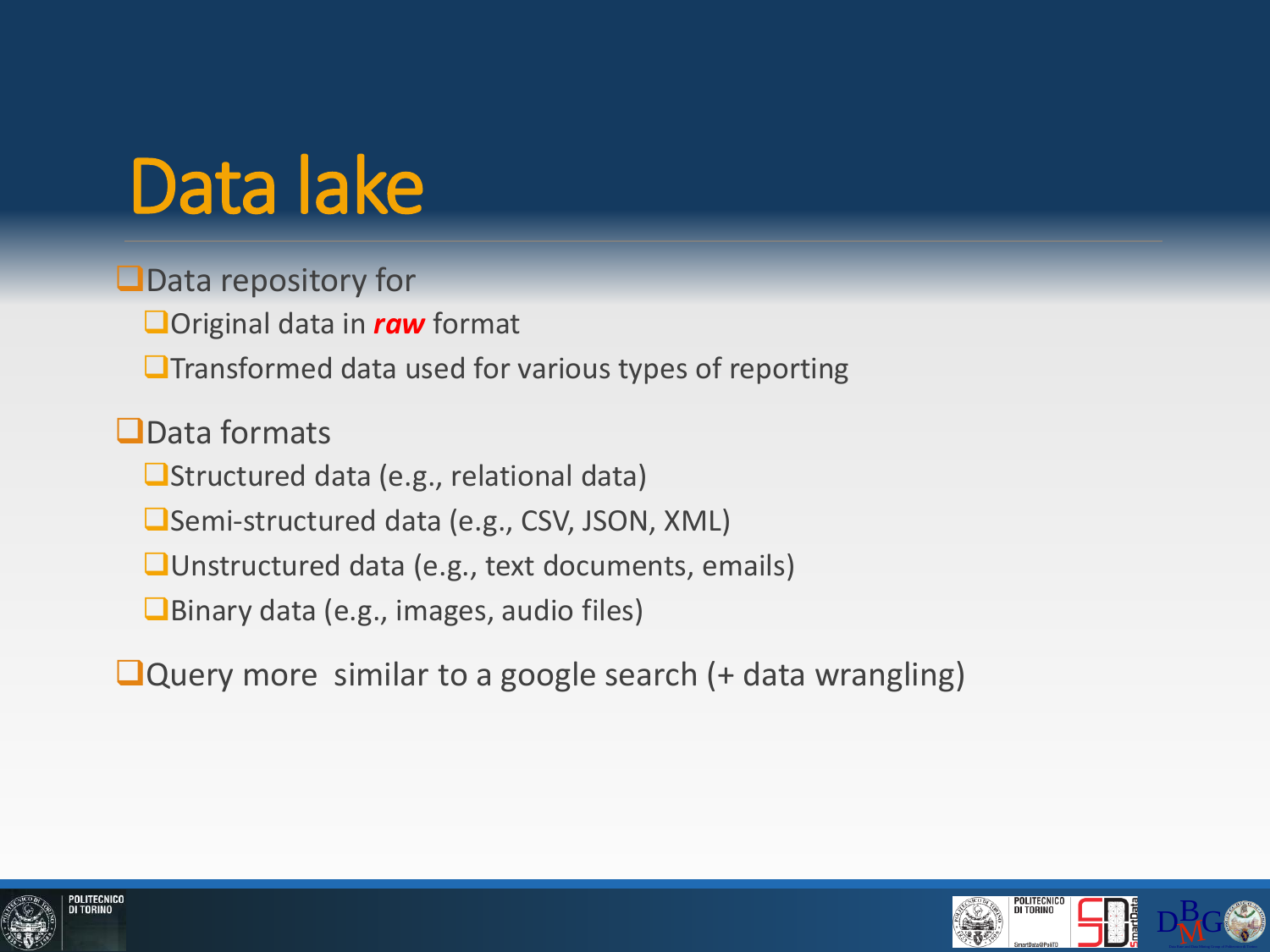## Why data lakes?

❑Often not all questions data can answer are known a-priori ❑hard to store data in some «optimal» form

■An attempt to break down information silos ■Information not adequately shared among data systems

■Based on exploiting massive, cheap data storage



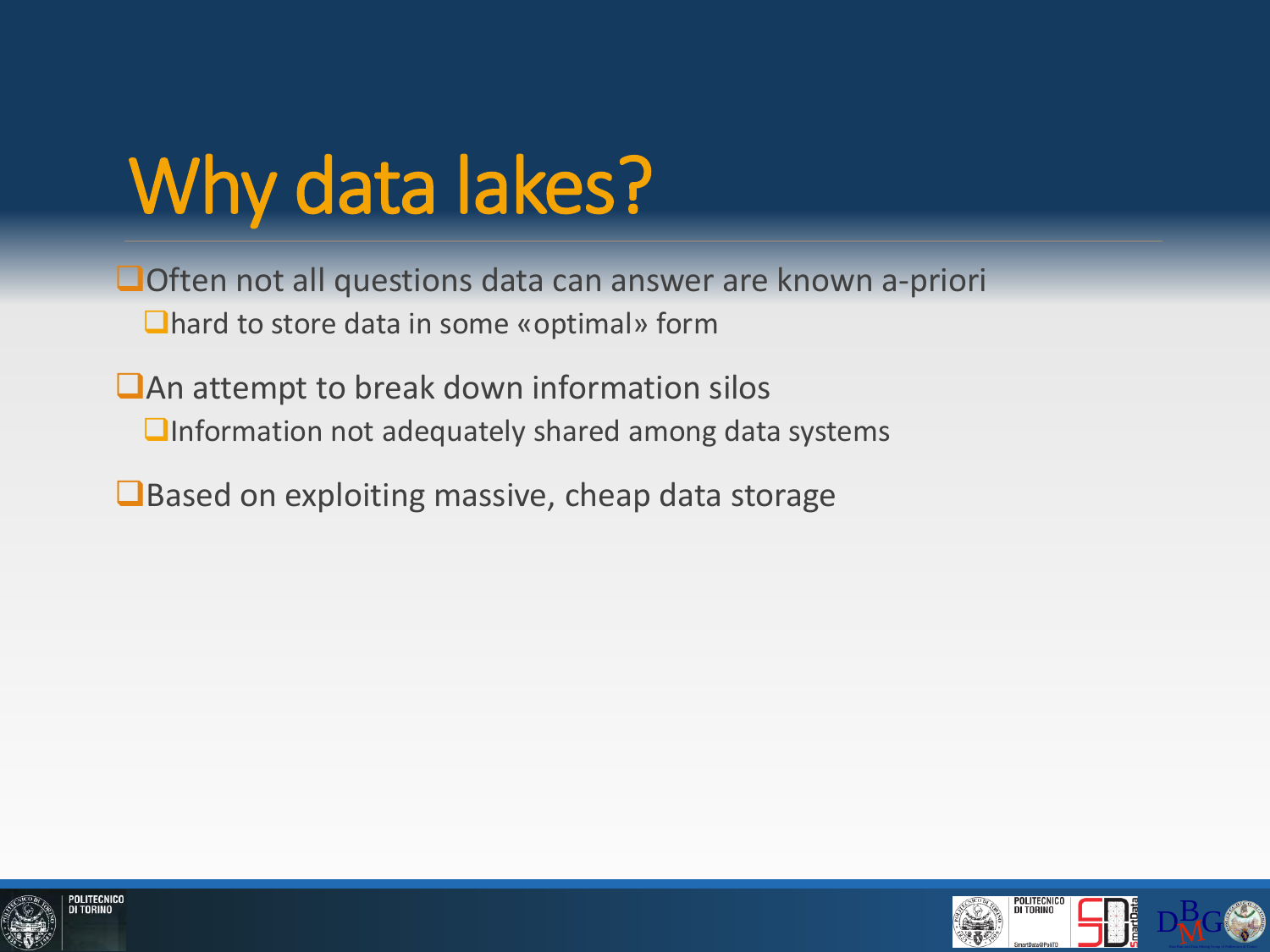#### Data lakes characteristics

#### ❑Data lakes store all data

■DW design requires deciding what data to include (and to not include) in the warehouse

■Data lakes include also data that might be used "someday"

❑Data lakes manage all data types

■Data lakes provide service to all users

❑Users process a variety of different types of data and answer new questions

❑Data lakes adapt easily to changes ■All data is stored in its raw form and is always accessible ■Users are empowered to explore data in novel ways

❑Data lakes provide faster insight

 $\Box$ ... but early access to the data comes at a price



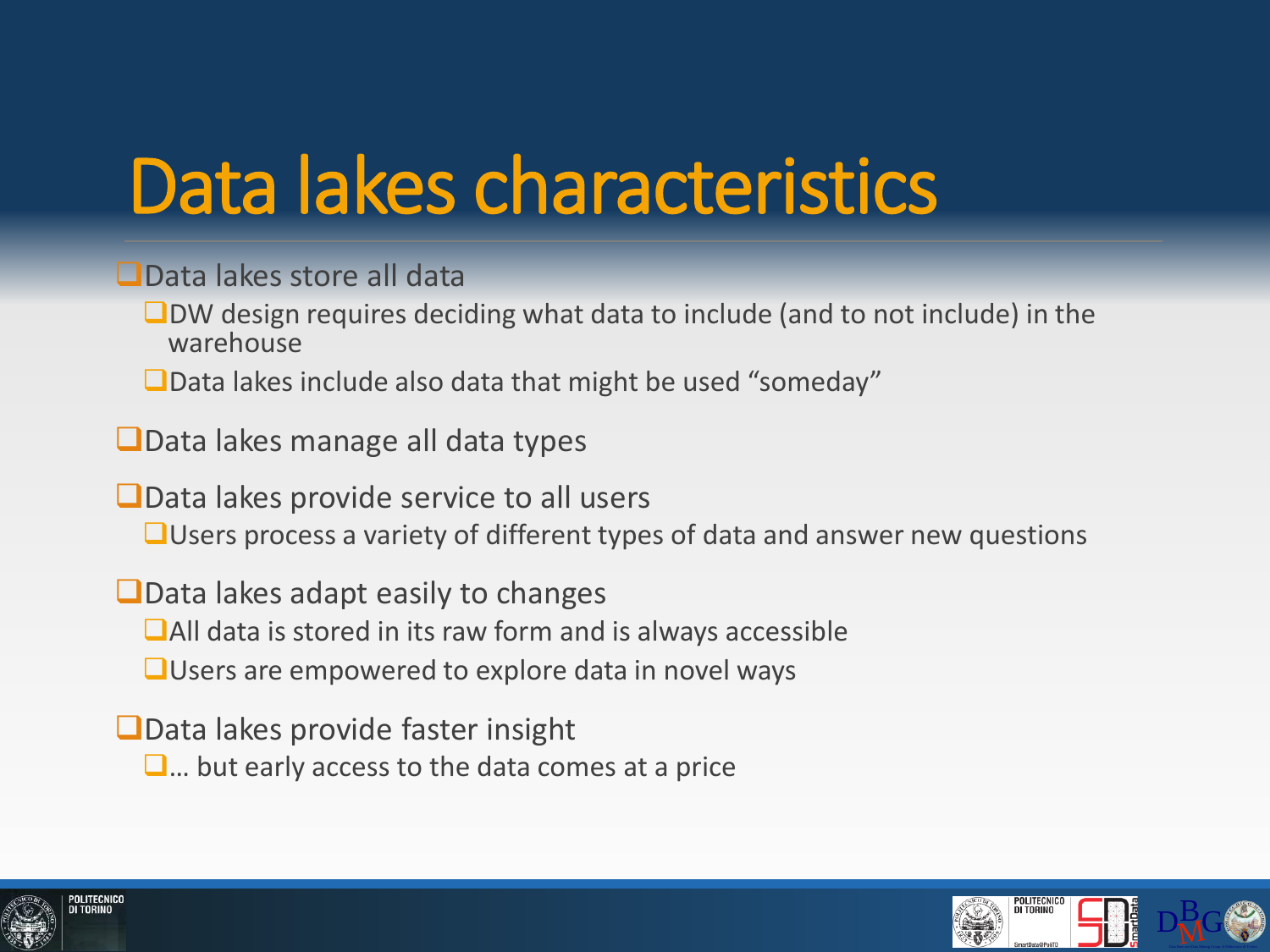#### Data warehouse

■Relational data coming from transactional systems, operational databases, and line of business applications

❑Schema designed prior to DW implementation (schema-on-write)

❑High cost storage

❑Data quality: highly curated data that serves as the central version of the truth

❑Users are business analysts

❑Analytics: BI and visualization, batch reporting



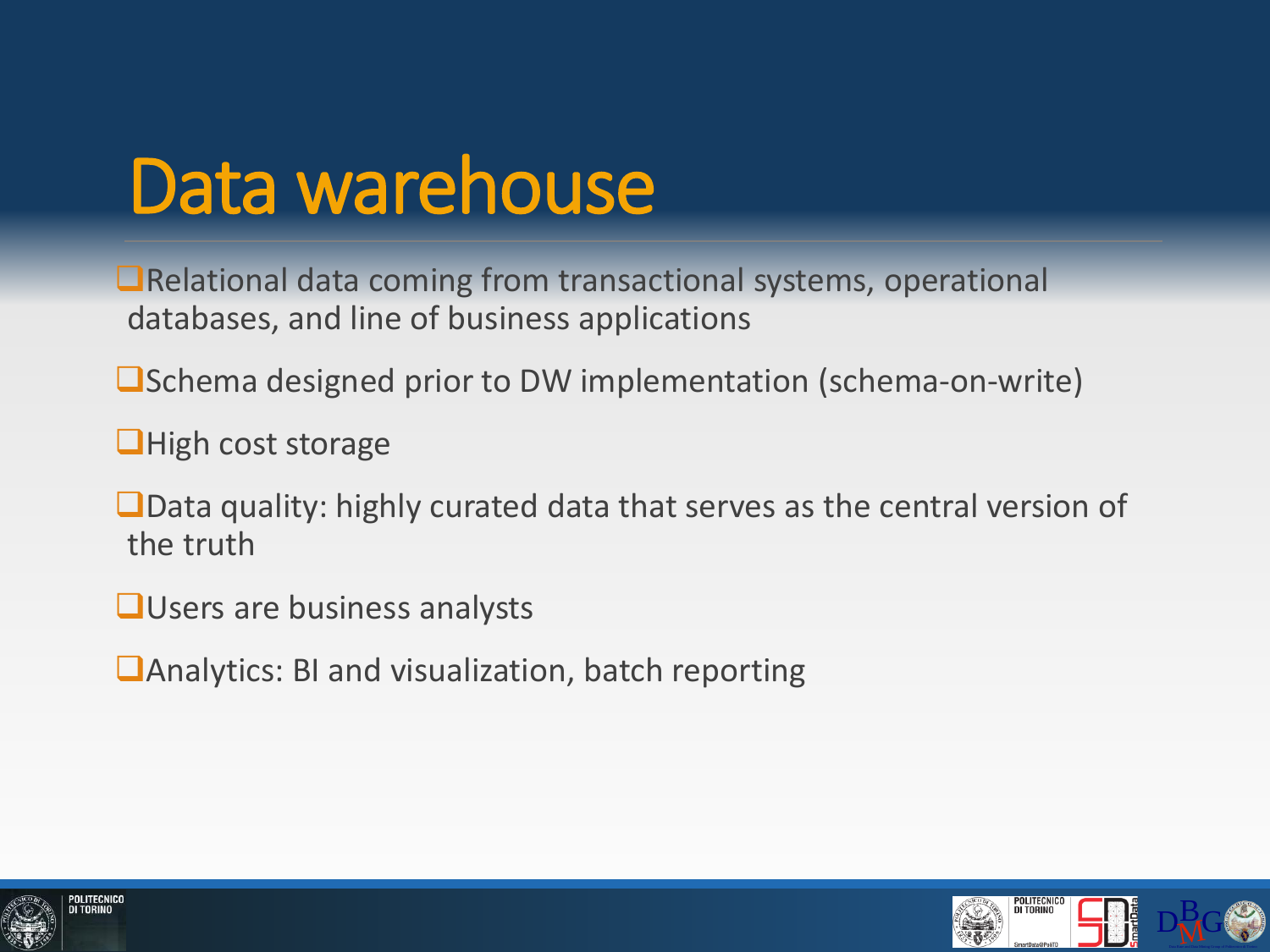#### Data lake

■Data is both non-relational and relational, coming from IoT devices, web sites, mobile apps, social media, and corporate applications

❑Schema is written at the time of analysis (schema-on-read)

❑Low-cost storage

■Data quality: Any data that may or may not be curated (ie. raw data)

❑Users are data scientists, data developers

■business analysts, if using curated data

❑Analytics: full-text search, machine learning, predictive analytics, data discovery and profiling



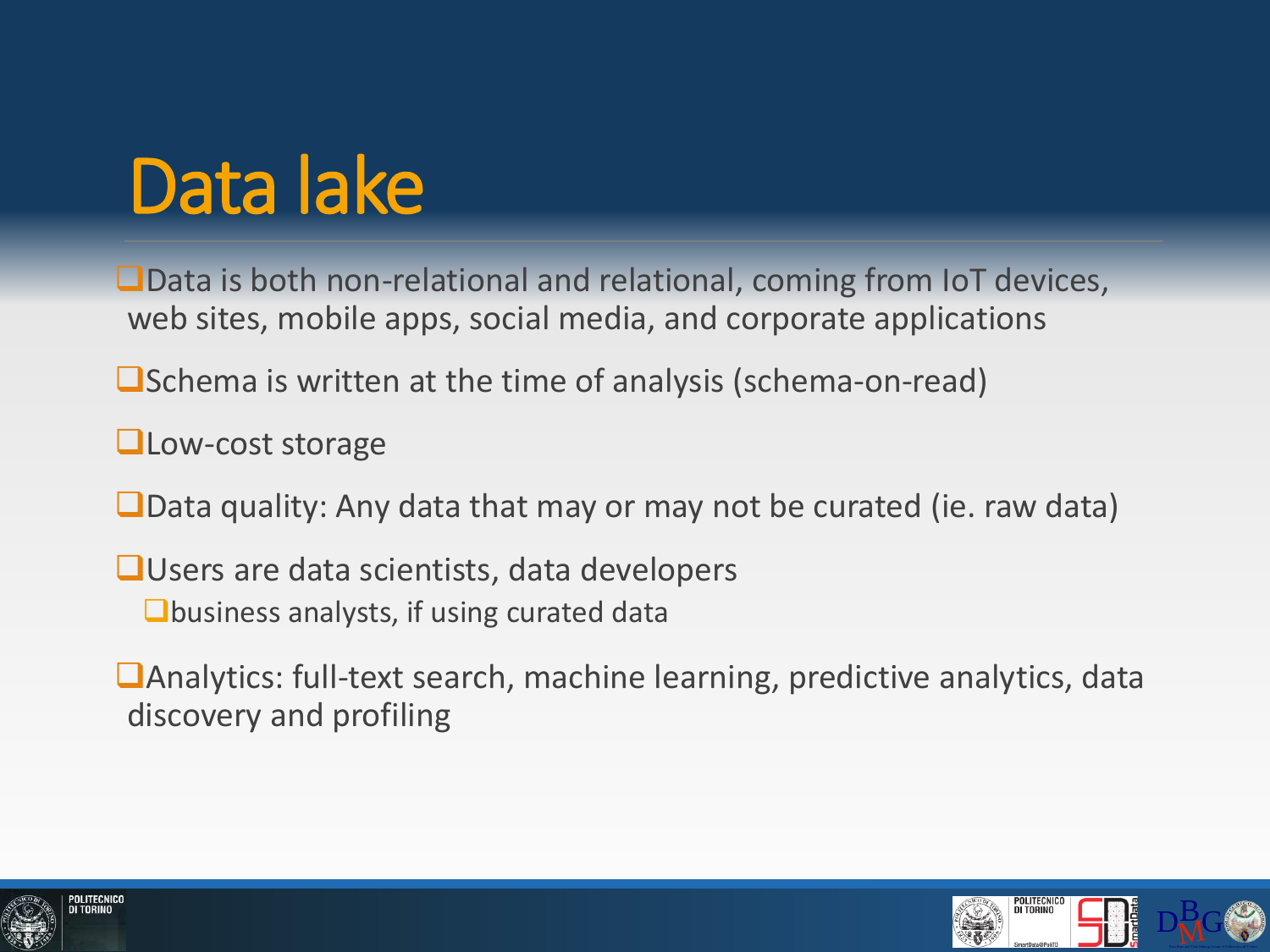## Pros of data lakes

- ❑Ability to harness more data, from more sources, in less time
- ■Data structures and business requirements are defined only when needed
- ❑Empowering users to collaborate and analyze data in different ways ❑self service analytics
- ❑Integration happens outside the storage environment
- ■Minimal involvement of IT
	- ❑Wrangling with data is a self-service function
- ■Sandboxes for self-service analytics
	- ❑Need well defined problems



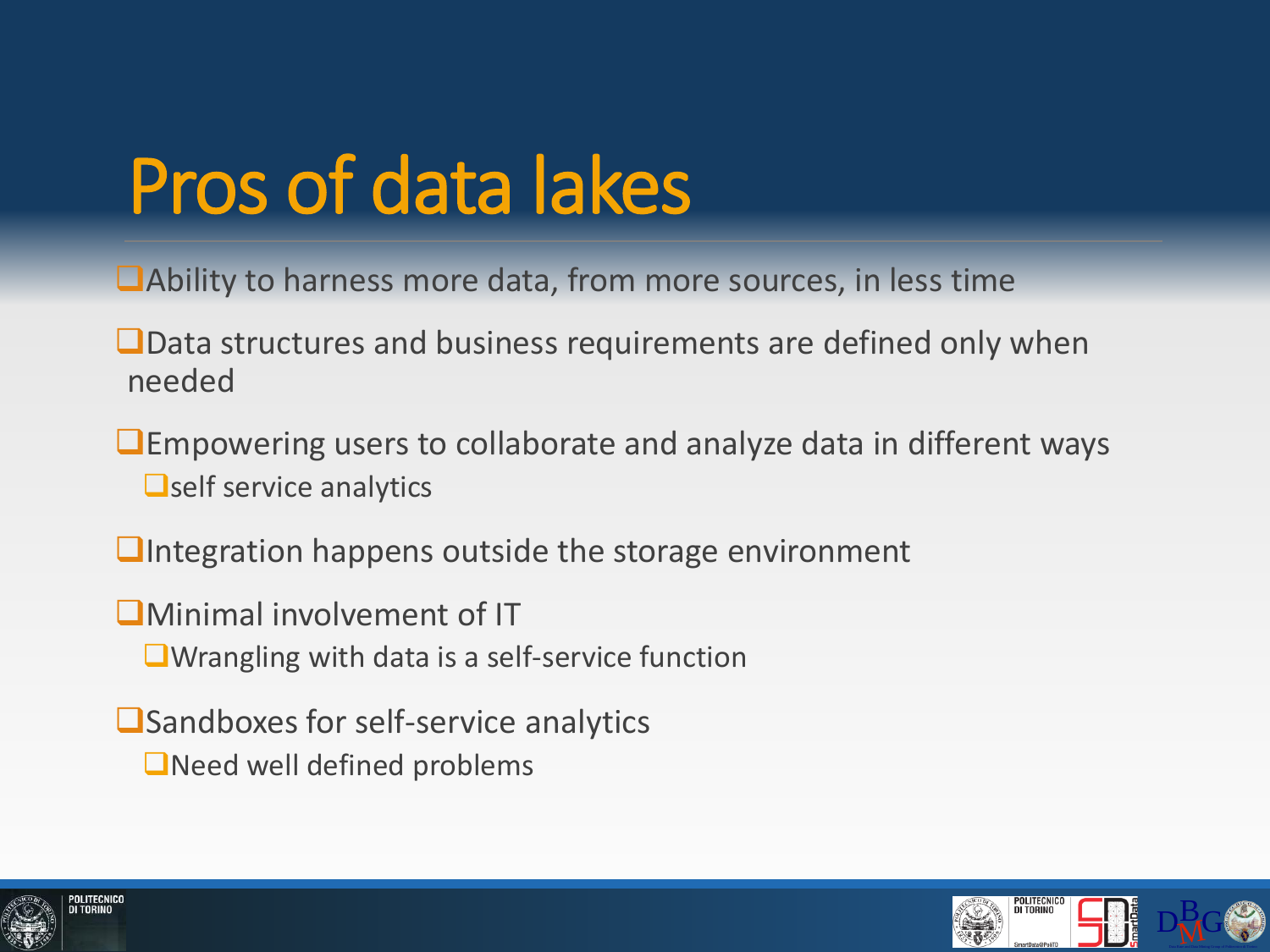# Cons of data lakes

■Raw data is stored with no oversight of the contents ■Storing data does not, on its own, provide business value ❑Need data governance, semantic consistency, mechanism to catalog data

❑Consistency and data quality are uncertain ■Data brought into a data lake is co-located not integrated

■Business users don't have time/willingness to learn  $\Box$  How can they wrangle with raw data?

■Rogue queries can bring down big clusters

The central question is whether collecting and storing data without a pre-defined business purpose is a good idea